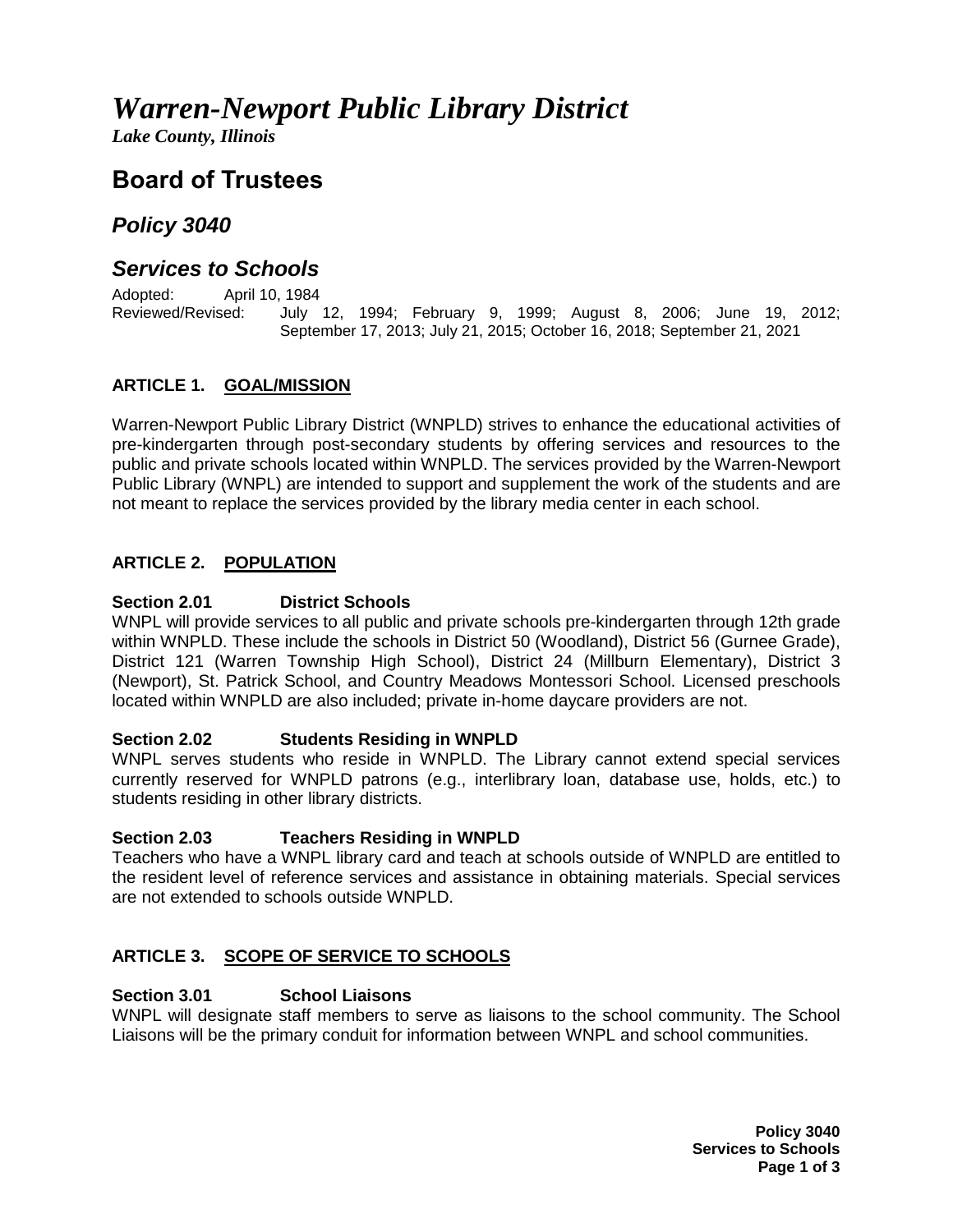#### **Section 3.02 School Visits**

Library staff is available to visit schools within WNPLD for special programs and to promote library services. Visits will be scheduled on a first-come, first-served basis and will depend on the availability of library staff for the date requested. All school visits, including special programs, should be arranged through the School Liaisons.

Upon request and if the schedule permits, the Outreach staff and the Bookmobile will make monthly visits to preschools within WNPLD. The preschool must obtain a WNPL business card and assume responsibility for any items checked out on that card.

#### **Section 3.03 Library Visits**

WNPL offers the school community the opportunity to visit the Library as part of a planned program. Library visits should be scheduled at least four (4) weeks in advance, if possible. All arrangements are based on staffing levels at the time of scheduling, and tours may not be possible at certain times.

School classes are invited to use the Library on their own without a tour or programming provided by WNPL. A week's notice is needed in order to ensure that adequate staff is on hand to help with the increased number of reference questions.

Schools must provide sufficient adult supervision to monitor the students' activity in the Library.

#### **Section 3.04 Materials and Technology**

To support literacy development and recreational reading, WNPL commits to purchase multiple copies of books nominated for the following Illinois State literature awards: Rebecca Caudill, Monarch, Bluestem, and Abraham Lincoln.

WNPL provides subscription databases as well as homework help resources available on the internet.

#### **Section 3.05 Loans and Circulation**

WNPL will offer each school within WNPLD a building-level library card which can be used to check out materials and access online databases when contractually permitted. The maximum number of items that may be checked out per card will be agreed upon annually by the school and the Library. School administration will designate the staff member(s) who will be responsible for overseeing use of the card and ensuring that materials are returned in good condition by the date due. WNPL reserves the right to revoke card privileges for any school that fails to use the card within established guidelines.

With the exception of the maximum number of items that may be checked out, loans to students, faculty, and school staff are subject to all guidelines addressed in Policy 3020 Circulation and Policy 3023 Fines & Fees.

#### **Section 3.06 Other Services**

Upon request, and if the schedule permits, the WNPL Adult Services Department offers proctoring services for exams taken at the Library. Requests to schedule a proctored exam must be made 72 hours in advance. Scheduling is dependent on availability of staff. WNPL may make referrals to other testing sites when there are scheduling conflicts.

WNPL also provides tours and presentations pertaining to public library services/issues to classes from area colleges.

**Policy 3040 Services to Schools Page 2 of 3**